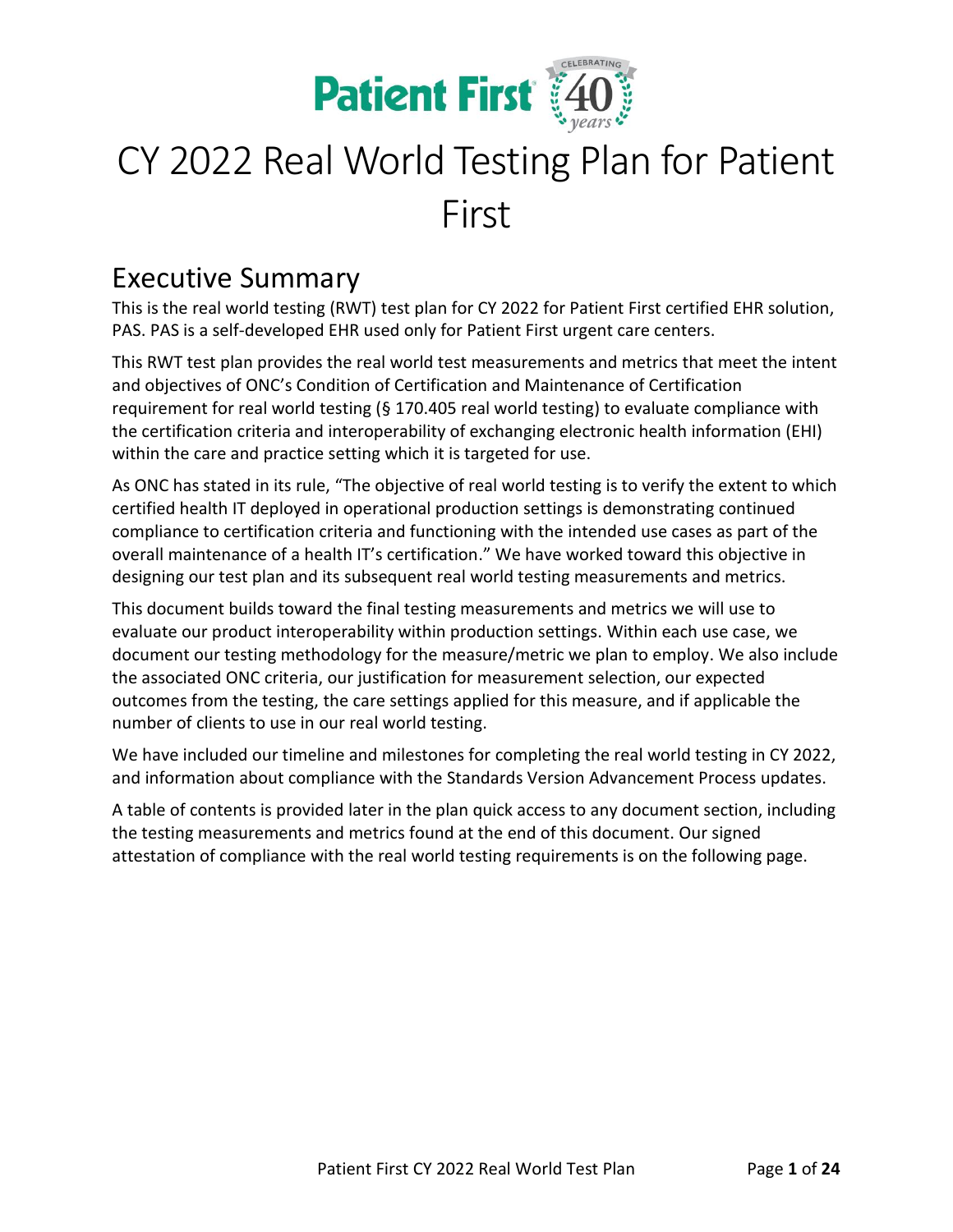

# <span id="page-1-0"></span>Developer Attestation

This Real World Testing plan is complete with all required elements, including measures that address all certification criteria and care settings. All information in this plan is up to date and fully addresses the health IT developer's Real World Testing requirements.

Authorized Representative Name: Darlene Scruggs Authorized Representative Email: Darlene.scruggs@patientfirst.com Authorized Representative Phone: 804-822-4387 Authorized Representative Signature:

[SIGNATURE]

DATE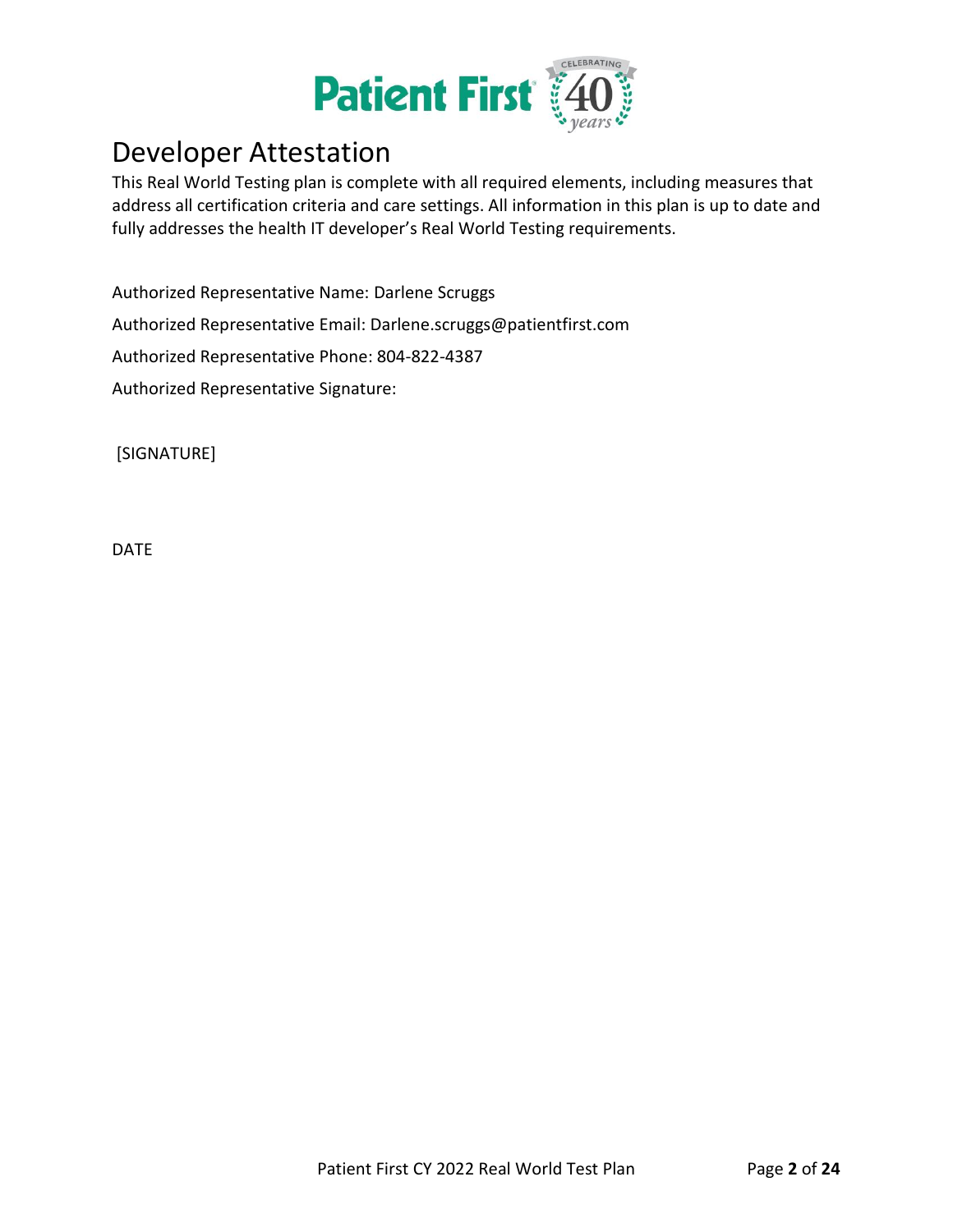

| RWT Measure #1.               | Number of Transition of Care C-CDAs Successfully Sent  9                    |
|-------------------------------|-----------------------------------------------------------------------------|
| RWT Measure #2.               | Number of C-CDAs Received and/or Incorporated 11                            |
| RWT Measure #3.               | Number of Electronic Prescriptions Messages Successfully Sent -             |
| RWT Measure #4.               |                                                                             |
| RWT Measure #5.               | Number of Quality Measures Successfully Reported on to CMS 16               |
| RWT Measure #6.               | Number of Patients Who Accessed/Logged in to Portal 17                      |
| RWT Measure #7.<br>Registries | Number of Immunization Messages Successfully Sent to IIS/Immunization<br>19 |
| RWT Measure #8.               | Number of Syndromic Surveillance Messages Successfully Sent  20             |
| RWT Measure #9.<br>Returned   | Number of API Queries Made with Data Element Results Successfully<br>21     |
| RWT Measure #10.              | Compliance of C-CDA Creation and C-CDA Scorecard Average  23                |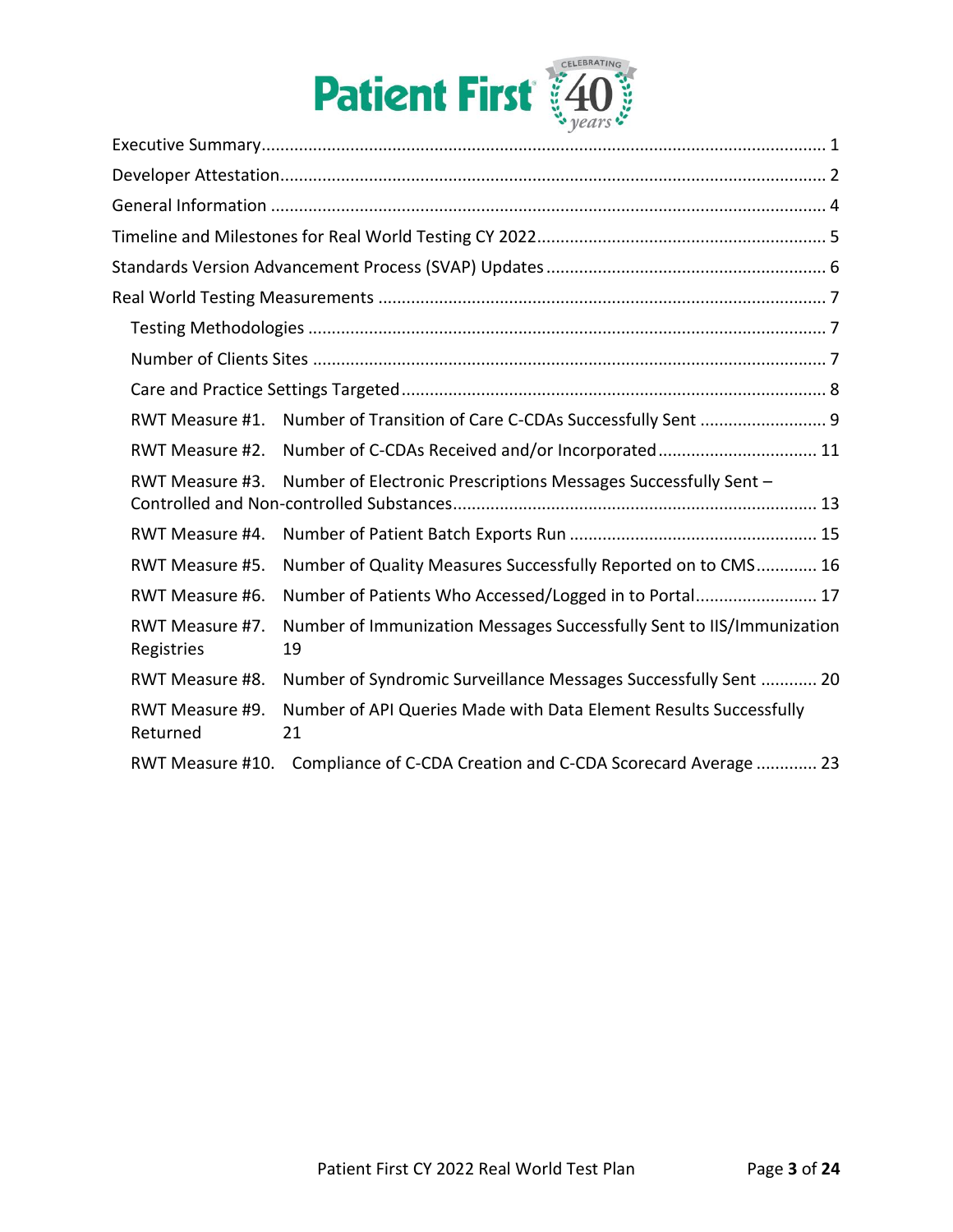

# <span id="page-3-0"></span>General Information

Plan Report ID Number: PAS\_RWT\_2022 Developer Name: Patient First Product Name(s): PAS Version Numbers(s): 2015.0.0.1

Certified Health IT Criteria: 315(b)(1)-(3), (b)(6), (c)(1)-(3), (e)(1), (f)(1), (f)(2), (g)(7)-(9)

Product List (CHPL) ID(s) and Link(s):

- 15.04.04.2140.PAS1.15.01.0.200331
- <https://chpl.healthit.gov/#/listing/10349>

Developer Real World Testing Page URL: [https://www.patientfirst.com/mandatory](https://www.patientfirst.com/mandatory-disclosure-for-ehr)[disclosure-for-ehr](https://www.patientfirst.com/mandatory-disclosure-for-ehr)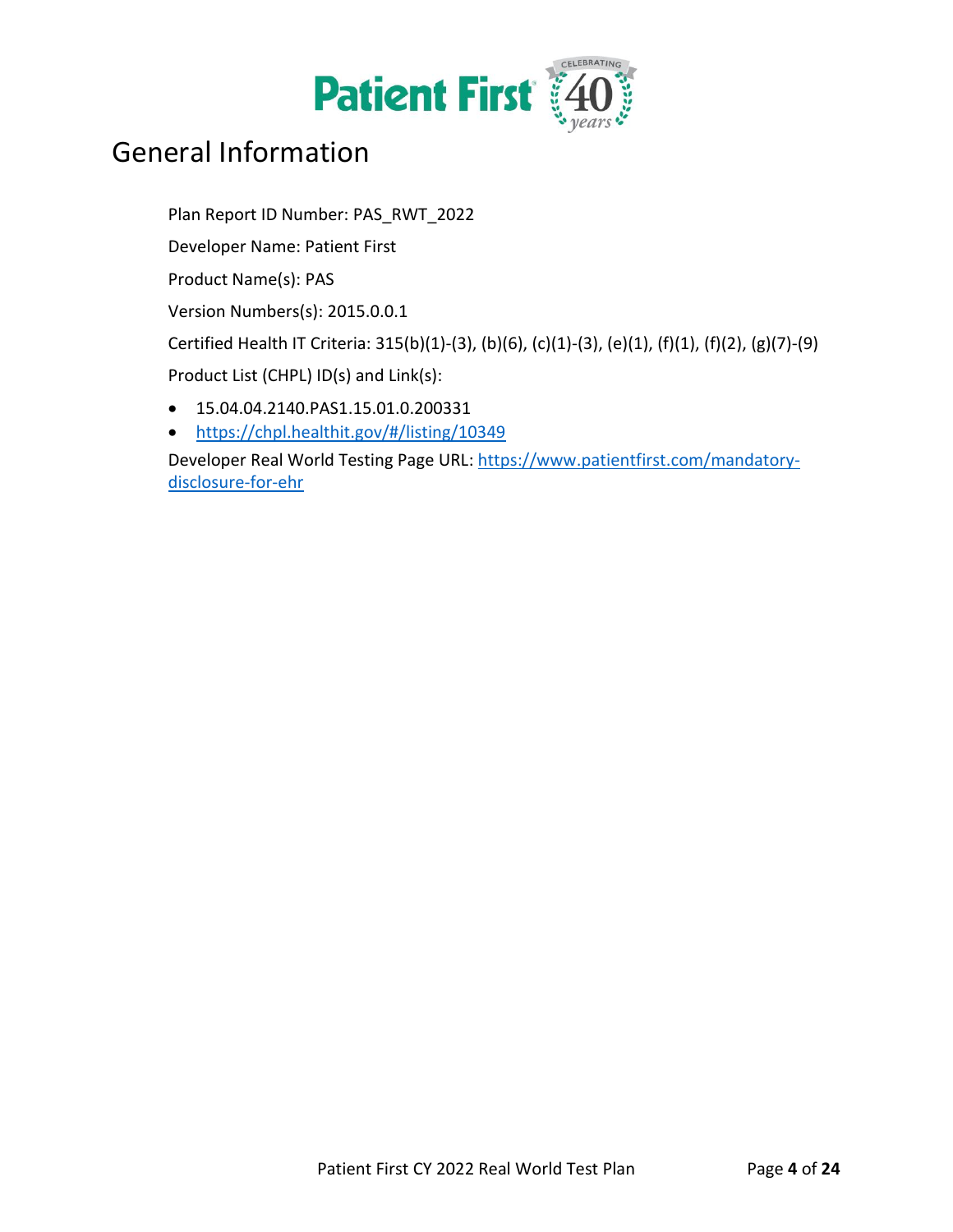

# <span id="page-4-0"></span>Timeline and Milestones for Real World Testing CY 2022

- 1Q-2022: Begin communication with clients to ask for their support and participation in real world testing. The goal is to have a sufficient number of clients committed for real world testing by the end of 1Q-2022.
- $\bullet$  2Q-3Q 2022. During the 2<sup>nd</sup> and 3<sup>rd</sup> quarter of CY 2022, the real world testing with clients will be scheduled and performed. It is expected that a preparatory call will be done with clients to prepare them for testing activities. Results will be documented in the test results section of the test methods and ultimately used to build the test report. If any non-compliances are observed, we will notify the ONC-ACB of the findings and make the necessary changes required.
- 4Q-2022. During the last quarter of the year, the CY 2023 real world test plan will be completed according to ONC and ONC-ACB requirements and expectations. Test plan will be prepared for submission before the end of the year.
- 1Q-2023. Submit RWT Test Report to ONC-ACB.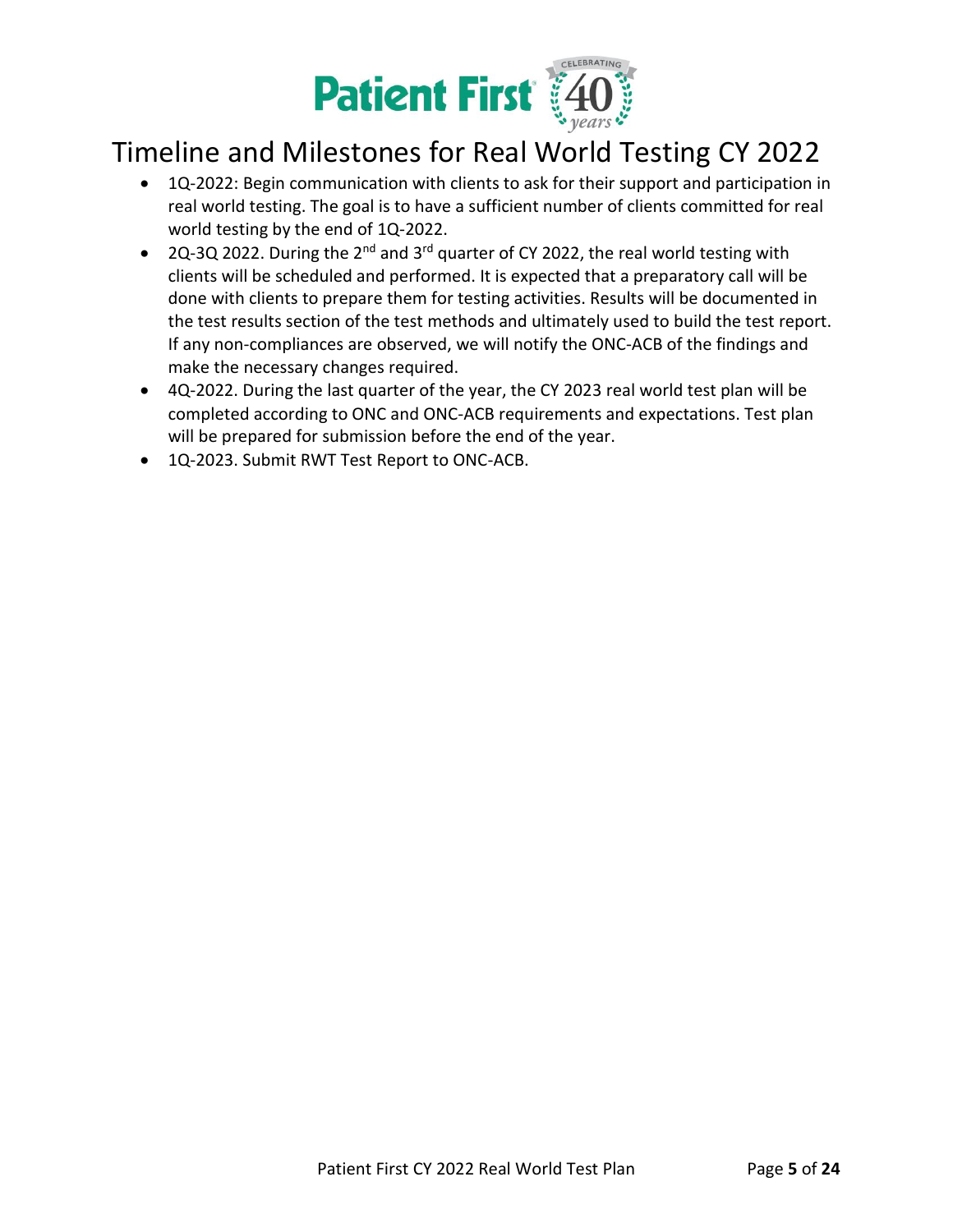

# <span id="page-5-0"></span>Standards Version Advancement Process (SVAP) Updates

For CY 2022, we are not planning to make any version updates on approved standards through the SVAP process.

| Standard (and version)                                      |  |
|-------------------------------------------------------------|--|
| Updated certification criteria<br>and associated product    |  |
| <b>Health IT Module CHPL ID</b>                             |  |
| Method used for standard<br>update                          |  |
| Date of ONC-ACB notification                                |  |
| Date of customer notification<br>(SVAP only)                |  |
| Conformance measure                                         |  |
| USCDI-updated certification<br>criteria (and USCDI version) |  |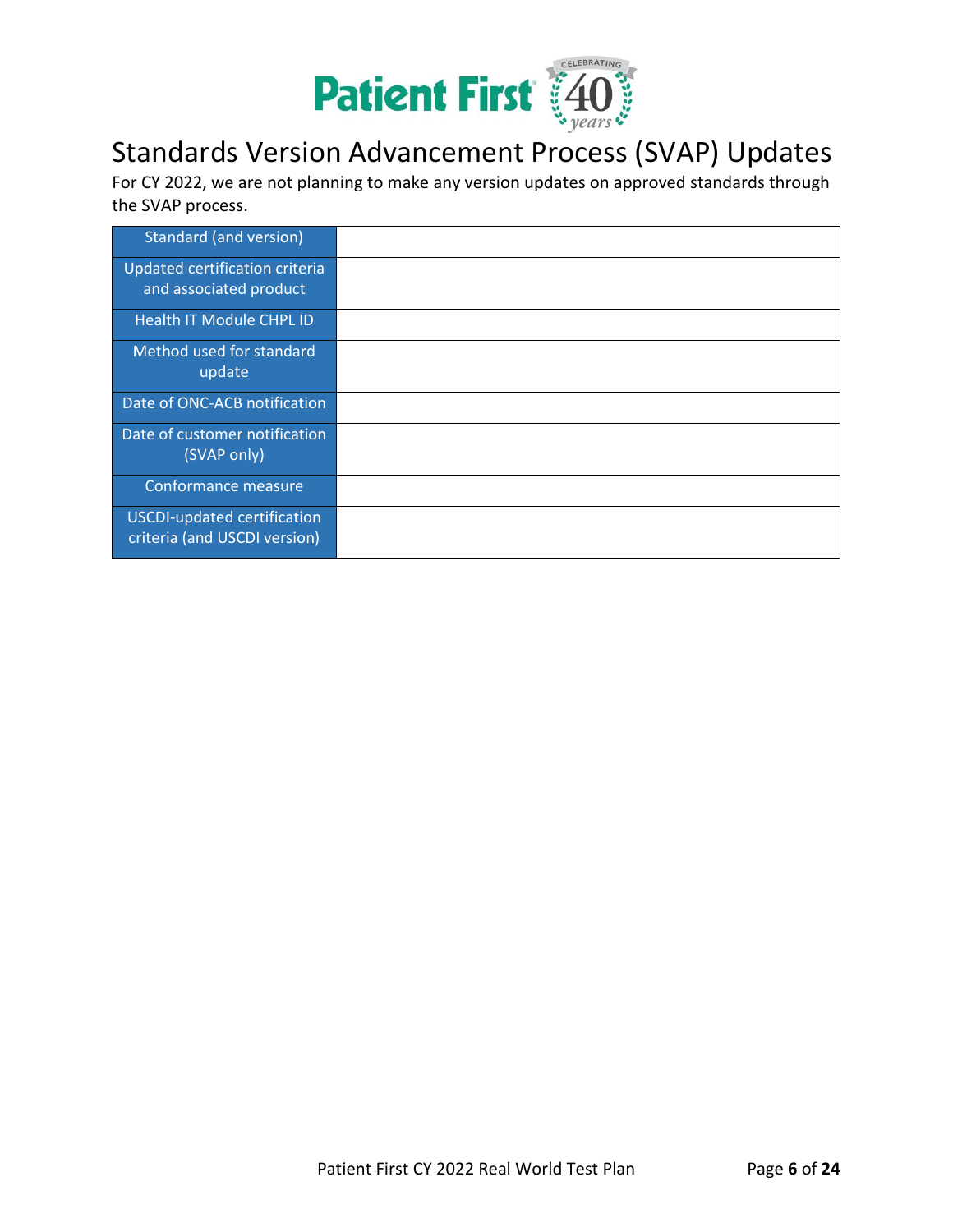

# <span id="page-6-0"></span>Real World Testing Measurements

The measurements for our real world testing plan are described below. Each measurement contains:

- Associated ONC criteria
- Testing Methodology used
- Description of the measurement/metric
- Justification for the measurement/metric
- Expected outcomes in testing for the measurement/metric
- Number of client sites to use in testing (if applicable)
- Care settings which are targeted with the measurement/metric

In each measurement evaluate, we elaborate specifically on our justification for choosing this measure and the expected outcomes. All measurements were chosen to best evaluate compliance with the certification criteria and interoperability of exchanging electronic health information (EHI) within the certified EHR.

### <span id="page-6-1"></span>Testing Methodologies

For each measurement, a testing methodology is used. For our test plan, we use the following methodologies.

Reporting/Logging: This methodology uses the logging or reporting capabilities of the EHR to examine functionality performed in the system. A typical example of this is the measure reporting done for the automate measure calculation required in  $315(g)(2)$ , but it can also be aspects of the audit log or customized reports from the EHR. This methodology often provides historical measurement reports which can be accessed at different times of the year and evaluate interoperability of EHR functionality, and it can serve as a benchmark for evaluating real world testing over multiple time intervals.

Compliance and/or Tool: This methodology uses inspection to evaluate if EHR is compliant to the ONC criteria requirements. It can be done through 1-v-1 inspection testing or utilize various tools to measure or evaluate compliance and interoperability. If an EHR Module capabilities is not widely used in production by current users, compliance inspection can provide assurance criteria is working as previously certified.

### <span id="page-6-2"></span>Number of Clients Sites

Within each measure, we note the minimum number of clients or client sites we plan to use for this measure evaluation. The numbers vary depending on the methodology as well as overall use of the associated EHR Module criteria by our users. For criteria that are not widely used by our customer base, we may test the respective measure in our own production-sandbox environment given lack of customer experience with the criteria functionality.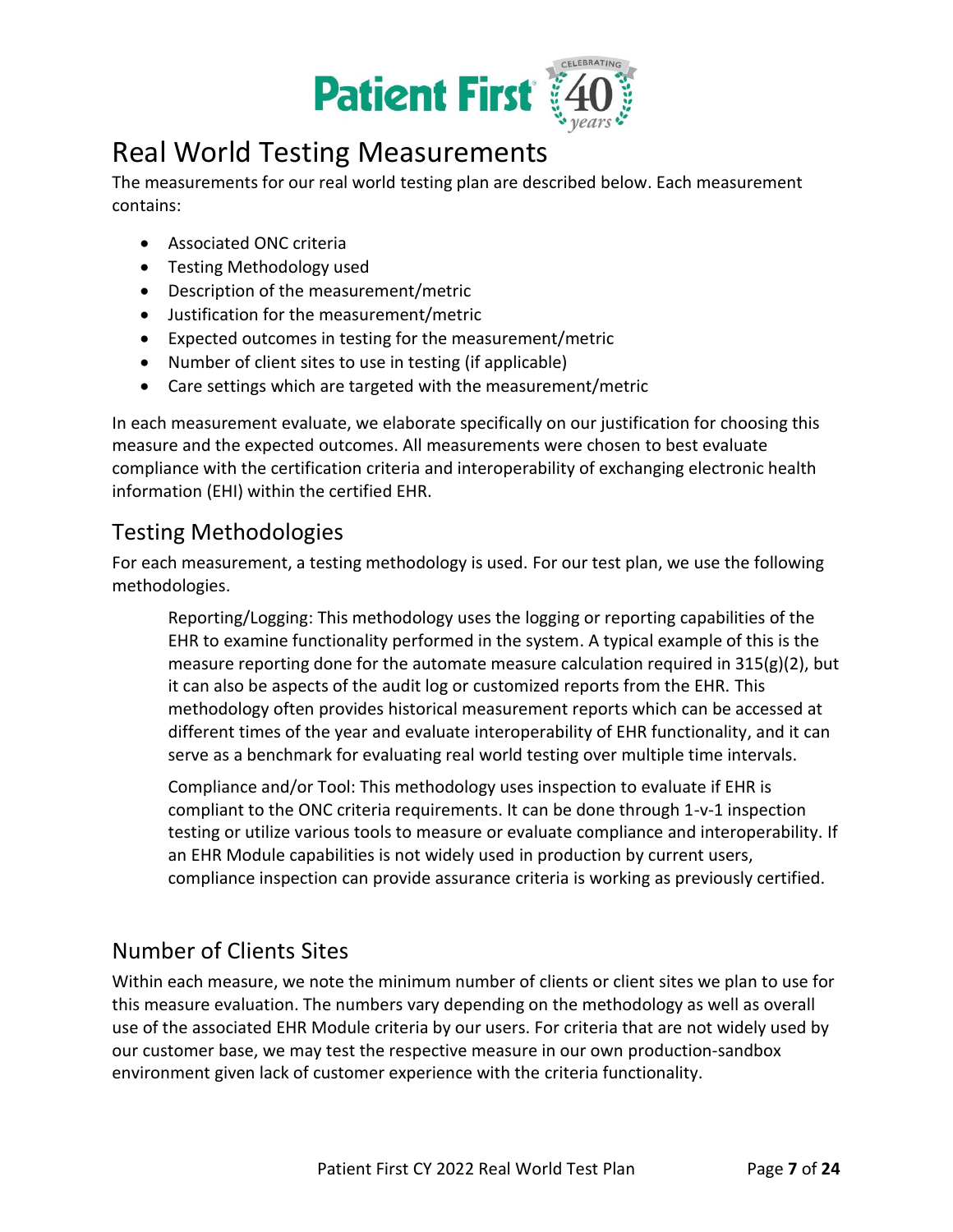

### <span id="page-7-0"></span>Care and Practice Settings Targeted

Our PASS EHR is self-developed solely for the use of our own providers in our Patient First urgent care centers. We provided both primary and urgent care.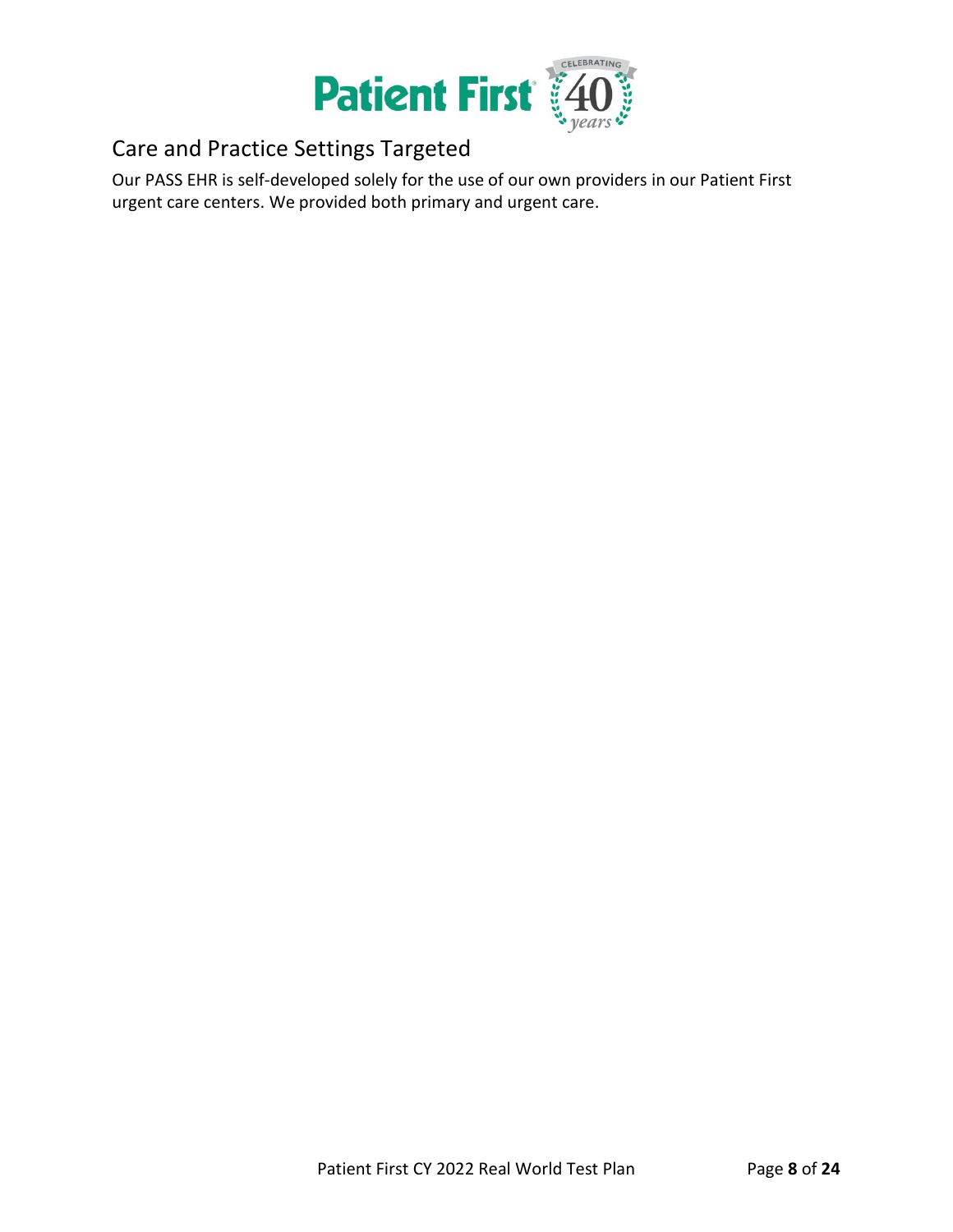

### <span id="page-8-0"></span>RWT Measure #1. Number of Transition of Care C-CDAs Successfully Sent

Associated Criteria: 315(b)(1), 315(h)(1)

Testing Methodology: Reporting/Logging

### Measurement Description

This measure is tracking and counting how many C-CDAs are created and successfully sent from the EHR Module to a 3<sup>rd</sup> party via Direct messaging during a transition of care event over the course of a given interval.

The interval for this measure will be three (3) months.

### Measurement Justification

This measure will provide a numeric value to indicate both the how often this interoperability feature is being used as well as its compliance to the requirement. An increment to this measure indicates that the EHR can create a C-CDA patient summary record, including ability to record all clinical data elements, and by sending the C-CDA patient summary record, the EHR demonstrates successful interoperability of an exchanged patient record with a 3rd party. This measurement shows support for Direct Edge protocol in connecting to a HISP for successful transmission.

### Measurement Expected Outcome

The measurement will produce numeric results over a given interval. We will utilize various reports and audit logs, including Automated Measure (315.g.2) reports, to determine our measure count.

A successful measure increment indicates compliance to the underlying ONC criteria. It will show that the EHR can create the C-CDA patient summary record, including record required clinical data elements. In sending the C-CDA patient summary record, the EHR will demonstrate ability to confirm successful interoperability of an exchanged patient record with a 3rd party, including support for Direct Edge protocol in connecting to a HISP. Successfully completing this measure also implies users have a general understanding of the EHR functional operations for this EHR Module and an overall support for the user experience while not completing this measure may indicate lack of understanding or possibly lack of use or need for this functionality.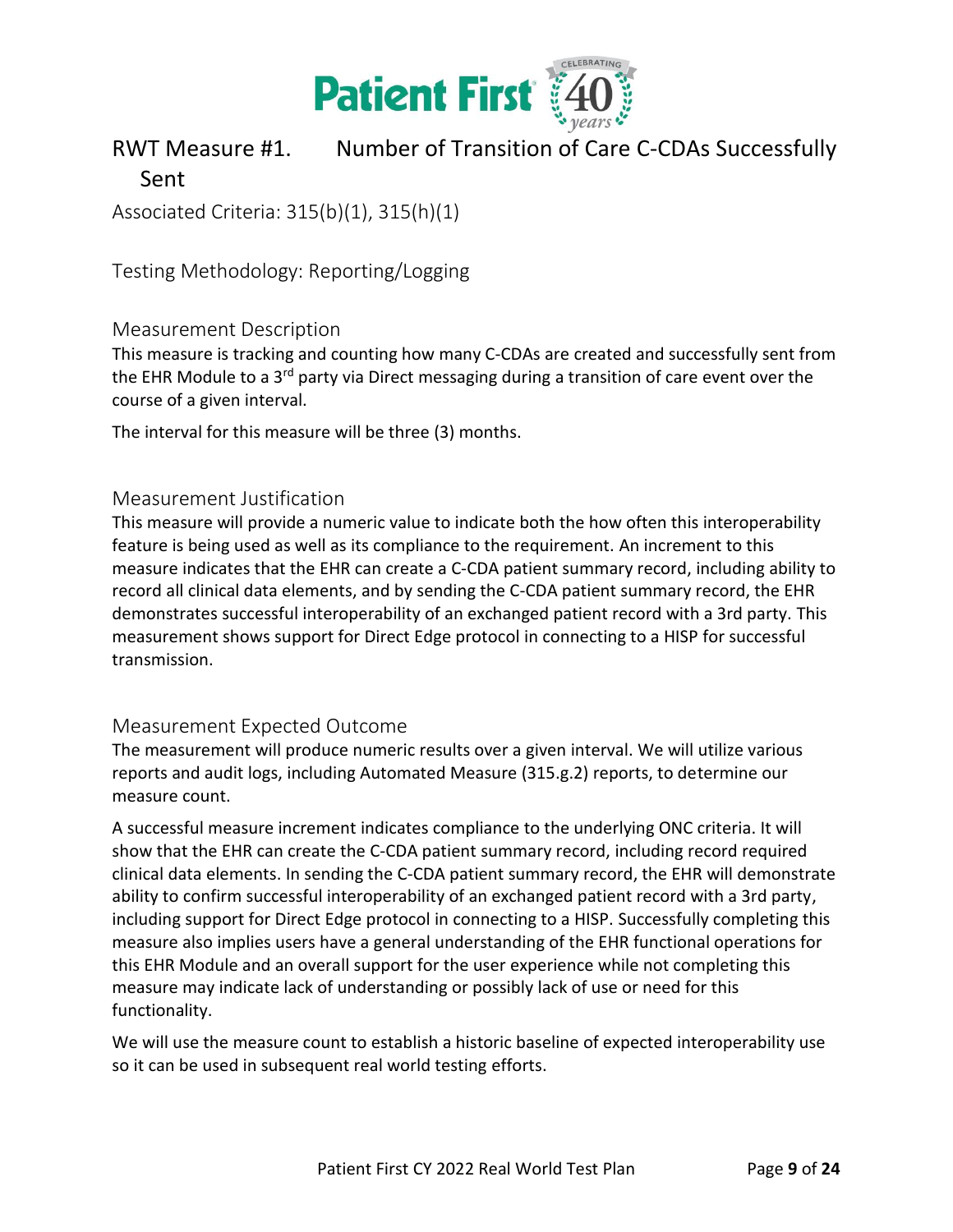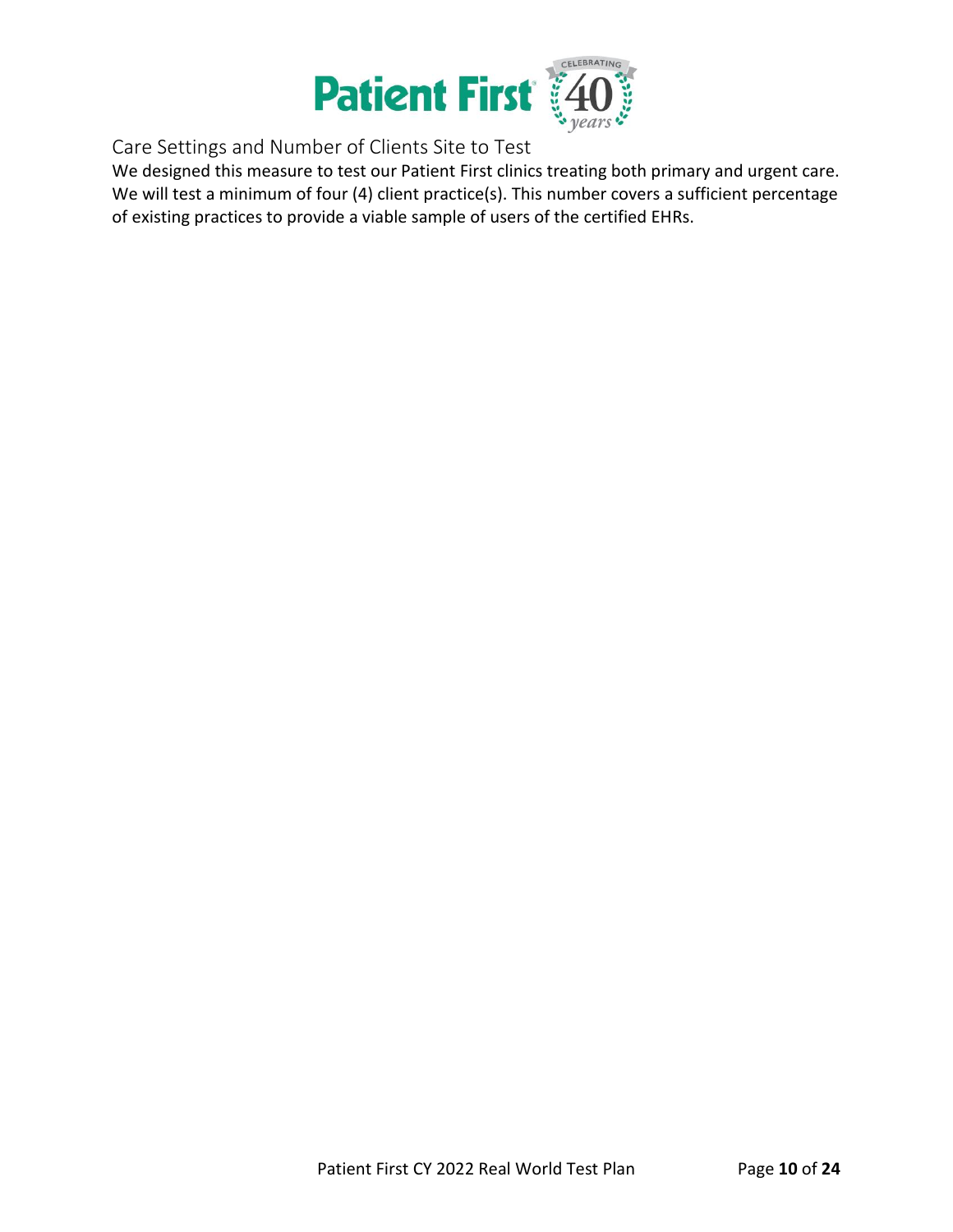

### <span id="page-10-0"></span>RWT Measure #2. Number of C-CDAs Received and/or Incorporated

Associated Criteria: 315(b)(2)

Testing Methodology: Reporting/Logging

### Measurement Description

This measure is tracking and counting how many C-CDAs are successfully received and/or incorporated upon receipt from a 3rd party via Direct messaging during a transition of care event over the course of a given interval.

The interval for this measure will be three (3) months.

### Measurement Justification

This measure will provide a numeric value to indicate both the how often this interoperability feature is being used as well as its compliance to the requirement. An increment to this measure indicates that the EHR can receive a C-CDA patient summary record, and by incorporating the C-CDA patient summary record, the EHR demonstrates successful interoperability of problems, medications, and medication allergies of patient record with a 3rd party. This measurement shows support for Direct Edge protocol in connecting to a HISP for successful transmission.

### Measurement Expected Outcome

The measurement will produce numeric results over a given interval. We will utilize various reports and audit logs, including Automated Measure (315.g.2) reports, to determine our measure count.

A successful measure increment indicates compliance to the underlying ONC criteria. It will show that the EHR can create the EHR can receive a C-CDA patient summary record. In incorporating the C-CDA patient summary record, the EHR will demonstrate successful interoperability of problems, medications, and medication allergies of patient record with a 3rd party, including support for Direct Edge protocol in connecting to a HISP. Successfully completing this measure also implies users have a general understanding of the EHR functional operations for this EHR Module and an overall support for the user experience while not completing this measure may indicate lack of understanding or possibly lack of use or need for this functionality.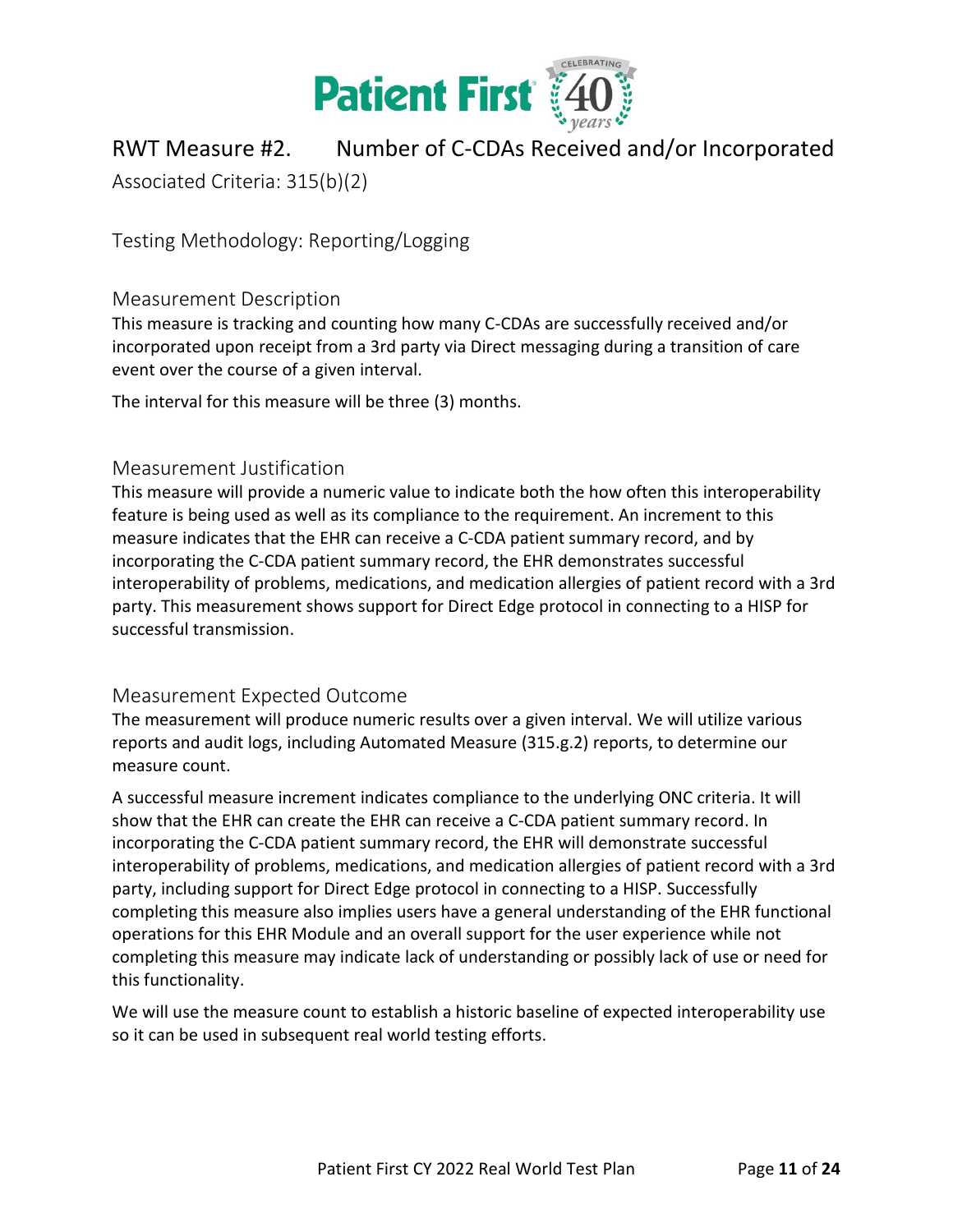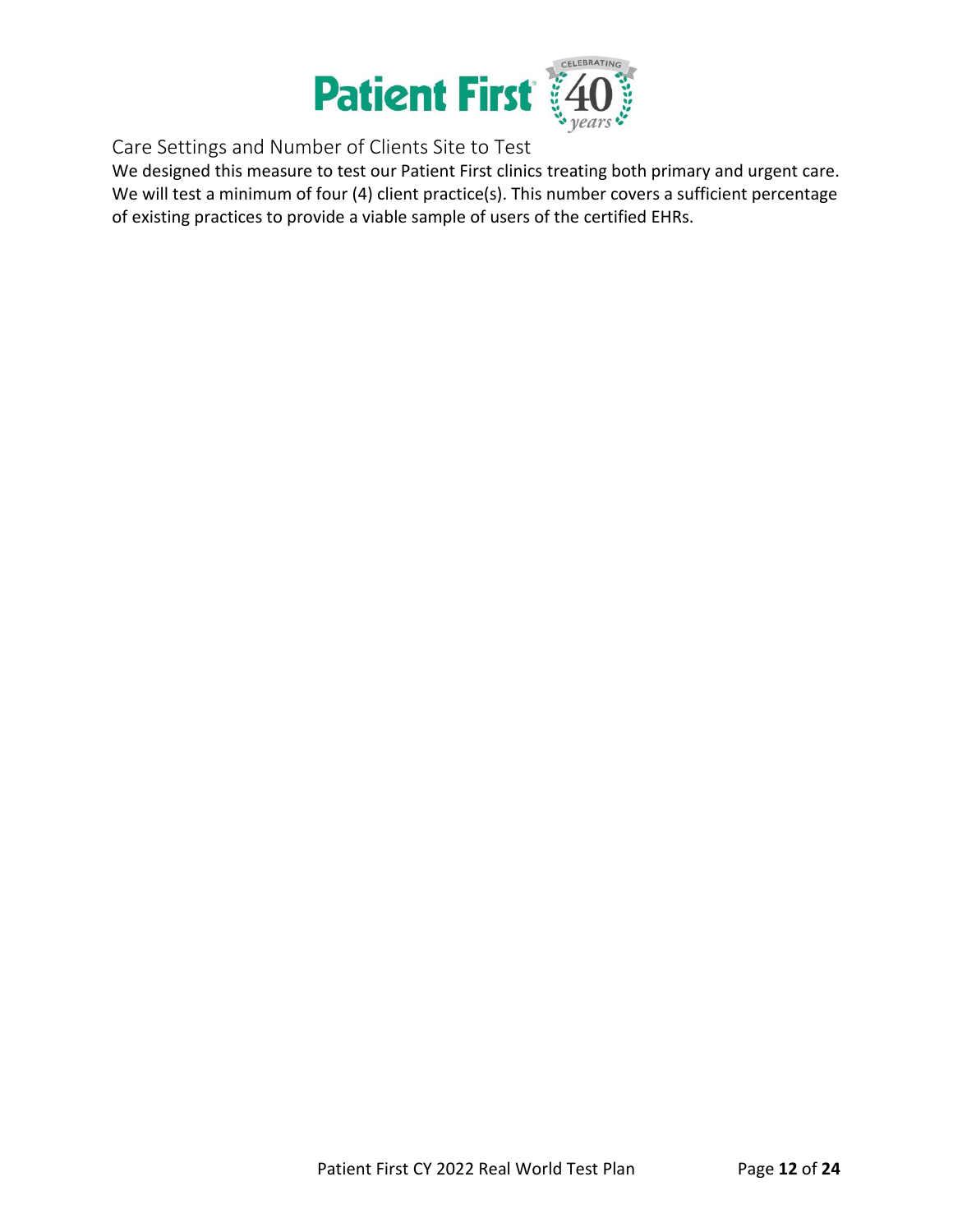

### <span id="page-12-0"></span>RWT Measure #3. Number of Electronic Prescriptions Messages Successfully Sent – Controlled and Non-controlled Substances

Associated Criteria: 315(b)(3)

Testing Methodology: Reporting/Logging

Measurement Description

This measure is tracking and counting how many electronic prescriptions were created and successfully sent from the EHR Module to a pharmacy destination over the course of a given interval.

The interval for this measure will be three (3) months.

#### Measurement Justification

This measure will provide a numeric value to indicate both the how often this interoperability feature is being used as well as its compliance to the requirement. An increment to this measure indicates that the EHR can create an electronic prescription message and either transmit it to a pharmacy, typically via the Surescripts Network, or by our internal pharmacy center which providers often utilize.

#### Measurement Expected Outcome

The measurement will produce numeric results over a given interval. We will utilize various reports and audit logs, including Automated Measure (315.g.2) reports, to determine our measure count.

A successful measure increment indicates compliance to the underlying ONC criteria. It will show that the EHR can create the electronic prescription message and send over a production network, like the Surescripts Network, to a pharmacy. Successfully completing this measure also implies users have a general understanding of the EHR functional operations for this EHR Module and an overall support for the user experience while not completing this measure may indicate lack of understanding or possibly lack of use or need for this functionality.

We will use the measure count to establish a historic baseline of expected interoperability use so it can be used in subsequent real world testing efforts.

### Care Settings and Number of Clients Site to Test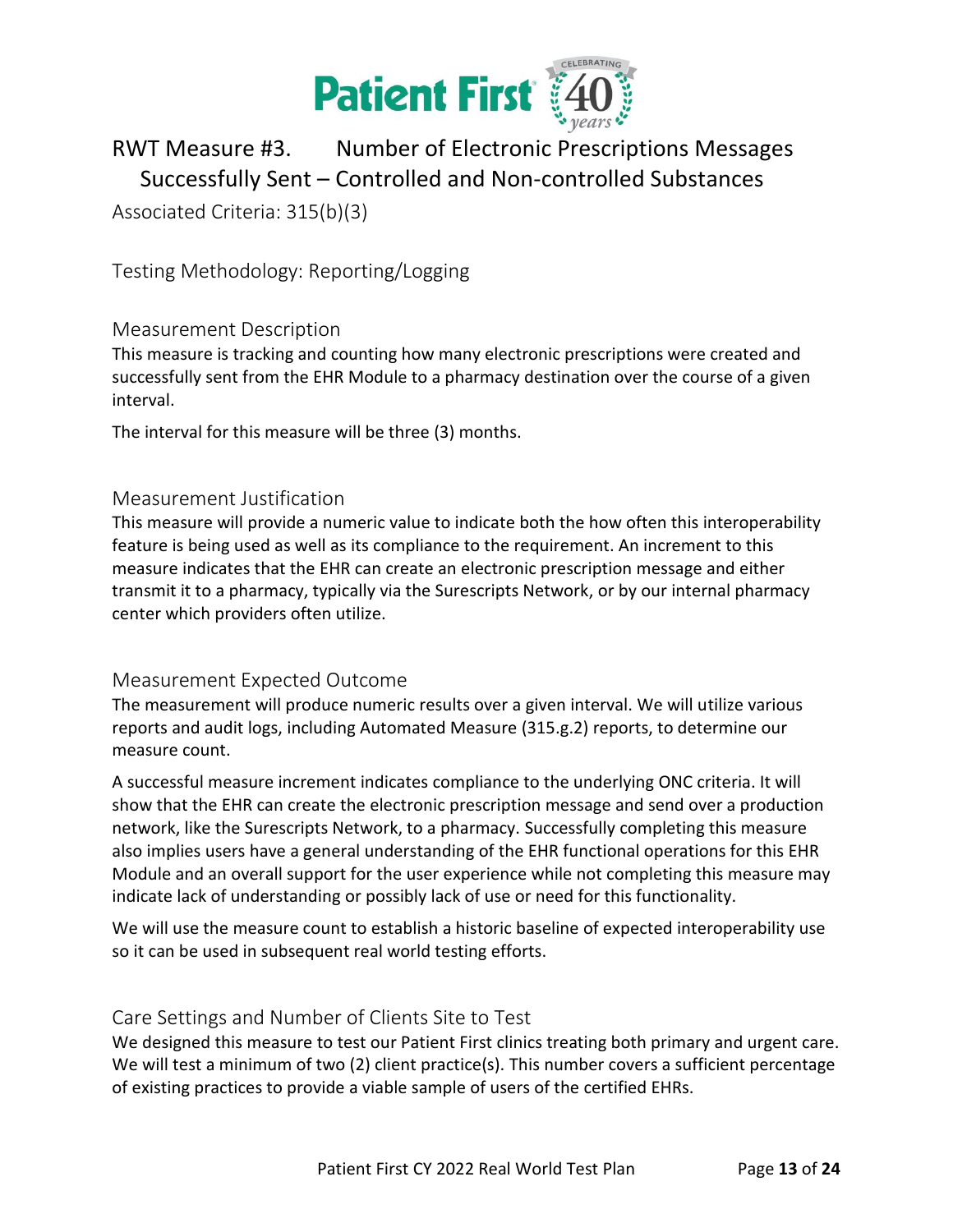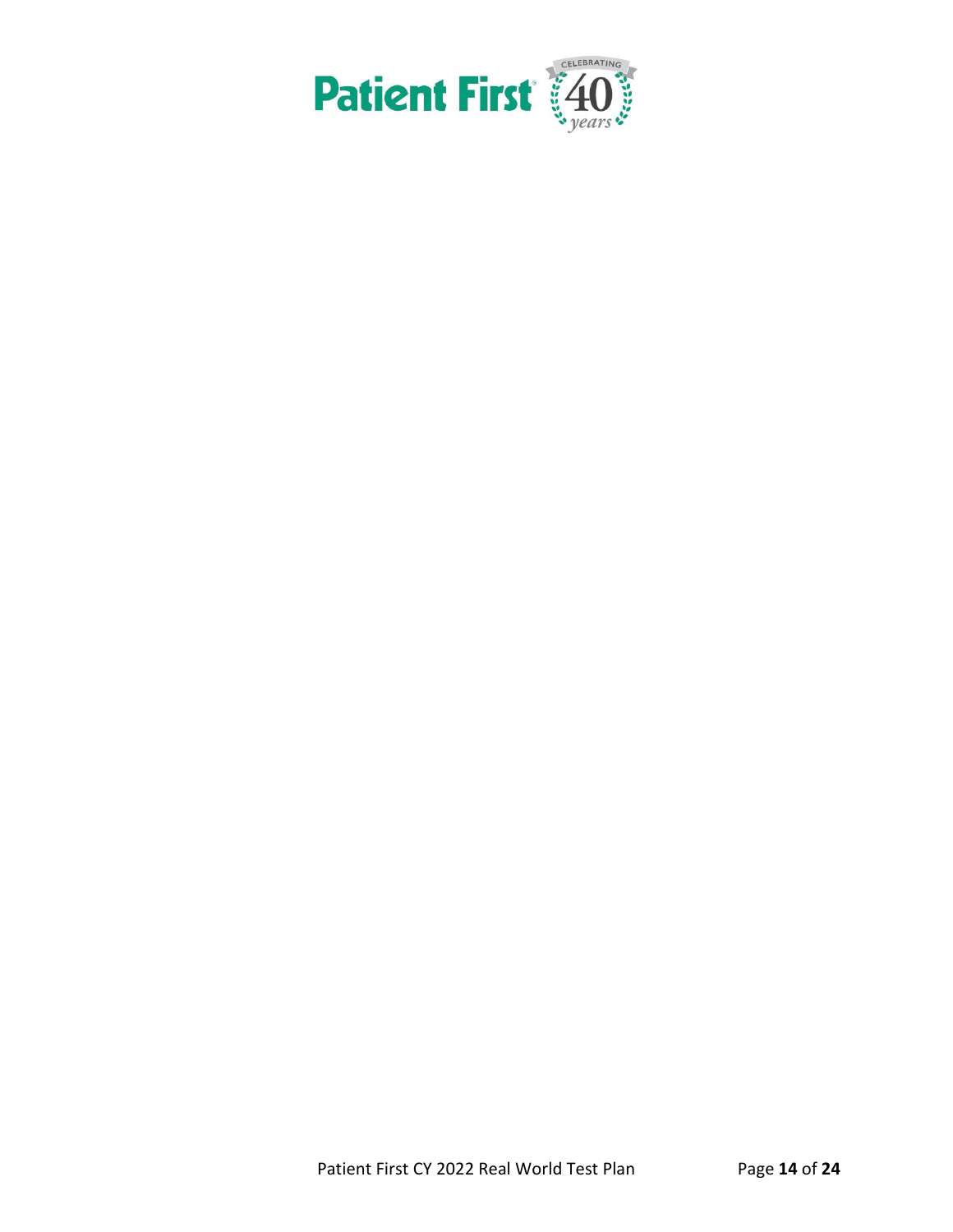

### <span id="page-14-0"></span>RWT Measure #4. Number of Patient Batch Exports Run

Associated Criteria: 315(b)(6)

Testing Methodology: Reporting/Logging

### Measurement Description

This measure is tracking and counting how many batch exports of C-CDAs were successfully performed by the EHR Module over the course of a given interval.

The interval for this measure will be three (3) months.

### Measurement Justification

This measure will provide a numeric value to indicate both the how often this interoperability feature is being used as well as its compliance to the requirement. An increment to this measure indicates that the EHR can create a batch export of multiple C-CDA patient summary records.

### Measurement Expected Outcome

The measurement will produce numeric results over a given interval. We will utilize various reports and audit logs to determine our measure count.

A successful measure increment indicates compliance to the underlying ONC criteria. It will show that the EHR can create a batch export of multiple C-CDA patient summary records, which can be used in means of health IT interoperability. Successfully completing this measure also implies users have a general understanding of the EHR functional operations for this EHR Module and an overall support for the user experience while not completing this measure may indicate lack of understanding or possibly lack of use or need for this functionality.

We will use the measure count to establish a historic baseline of expected interoperability use so it can be used in subsequent real world testing efforts.

### Care Settings and Number of Clients Site to Test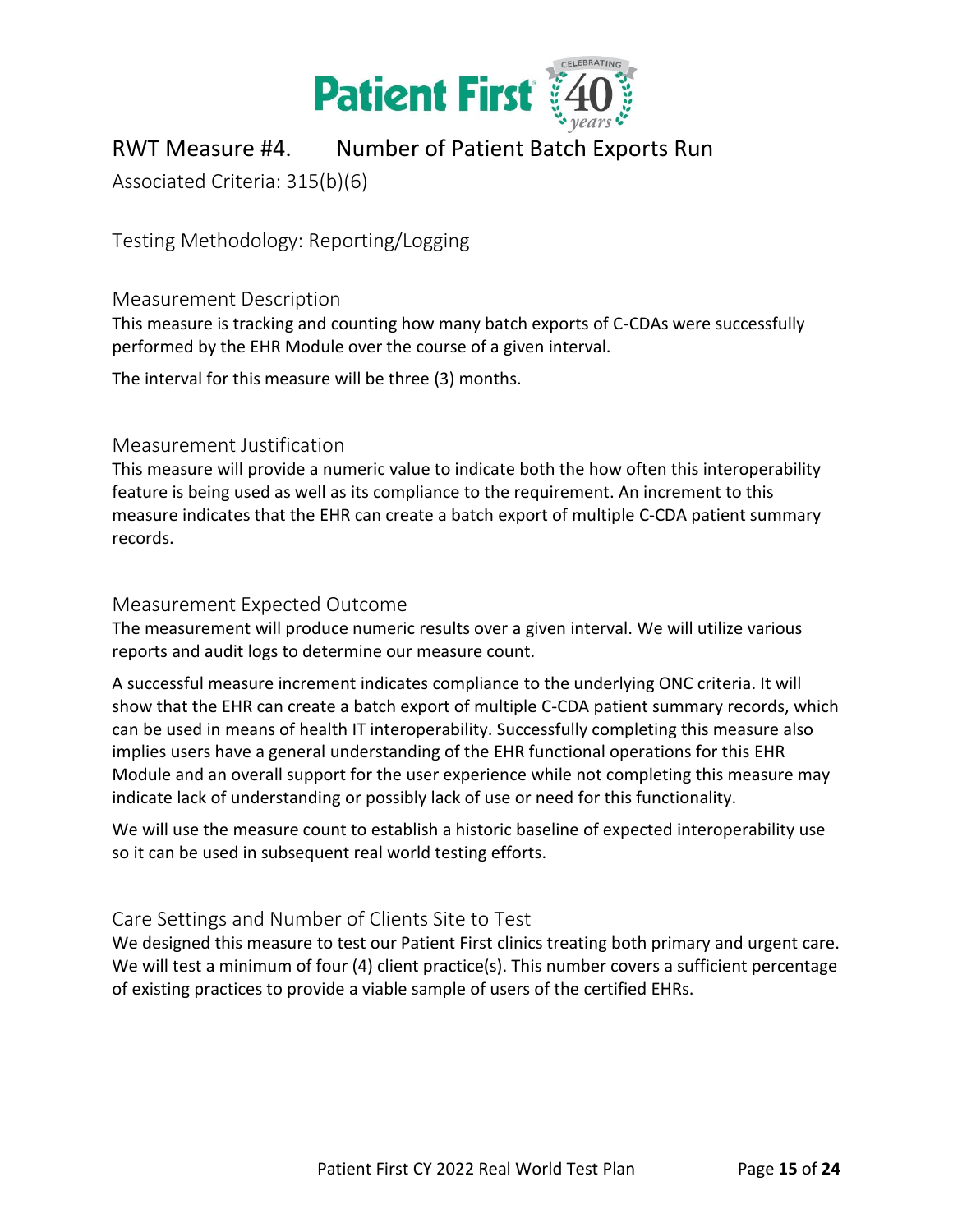

### <span id="page-15-0"></span>RWT Measure #5. Number of Quality Measures Successfully Reported on to CMS

Associated Criteria: 315(c)(1)-(c)(3)

Testing Methodology: Reporting/Logging

Measurement Description

This measure is tracking and counting how many eCQM quality measures were successfully reported on by the EHR Module to CMS over the course of a given interval.

The interval for this measure will be twelve (12) months to align with the CMS performance period.

### Measurement Justification

This measure will provide a count and list of electronic clinical quality measures (eCQMs) which are calculated and submitted to CMS for a given program, like MIPS. Clinical quality measures are only used for the respective CMS programs and any production measures should utilize submission to CMS. Because CQM criteria,  $315(c)(1)-(c)(3)$ , all work collectively together in the eCQM functionality of the EHR Module, this measurement is used for all three.

#### Measurement Expected Outcome

The measurement will a count and list of eCQMs submitted to CMS over a given interval. We will utilize various reports and audit logs to determine our measure count.

A successful measure submission indicates compliance to the underlying ONC criteria. It will show that the EHR can do calculations on the eCQM and that they are accepted by CMS. Successfully completing this measure also implies users have a general understanding of the EHR functional operations for this EHR Module and an overall support for the user experience while not completing this measure may indicate lack of understanding or possibly lack of use or need for this functionality.

We will use the measure result to establish a historic baseline of expected interoperability use so it can be used in subsequent real world testing efforts.

### Care Settings and Number of Clients Site to Test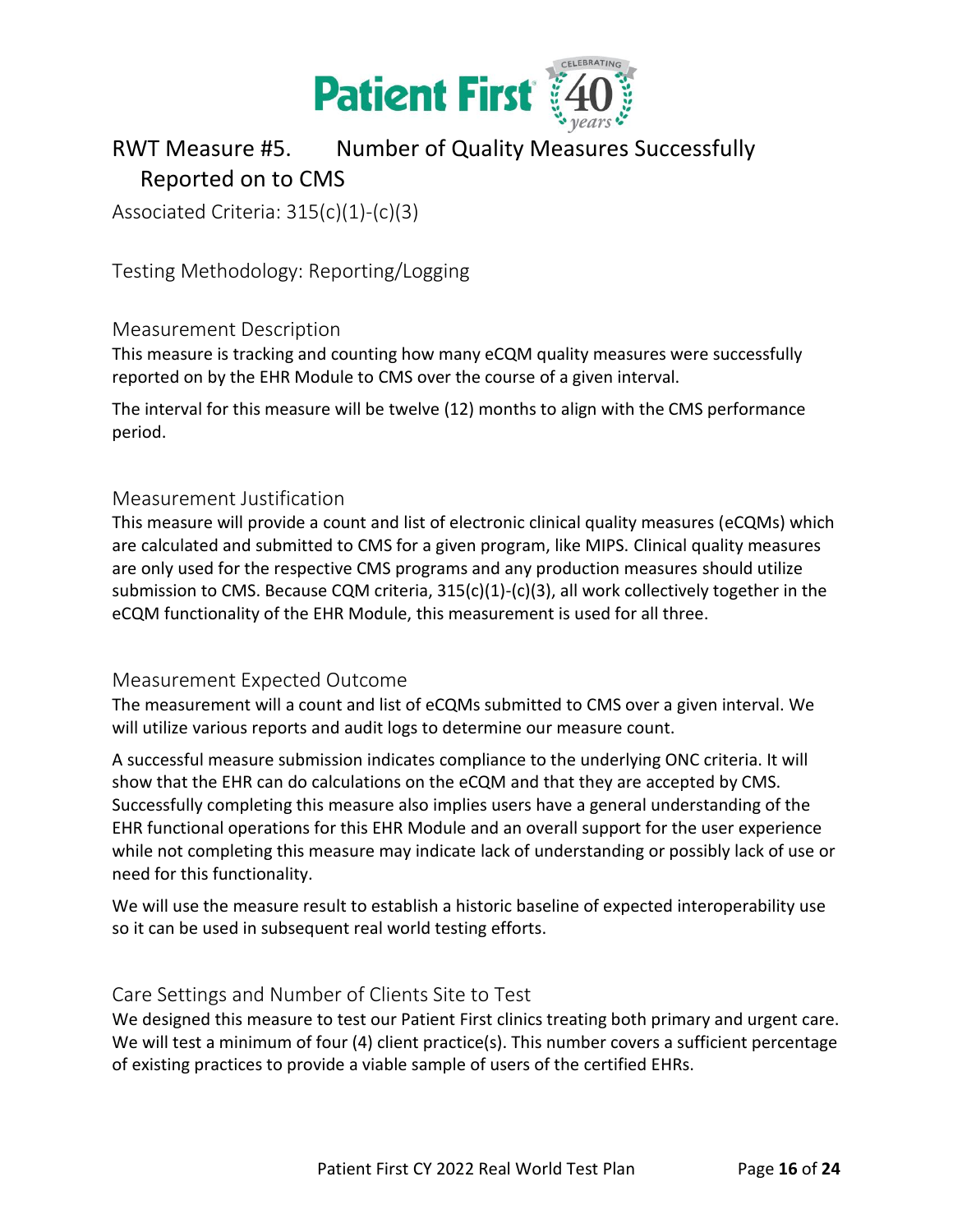

### <span id="page-16-0"></span>RWT Measure #6. Number of Patients Who Accessed/Logged in to Portal

Associated Criteria: 315(e)(1)

Testing Methodology: Reporting/Logging

#### Measurement Description

This measure is tracking and counting how many patients are successfully logged into and accessed their patient portal account over the course of a given interval.

The interval for this measure will be three (3) months.

### Measurement Justification

This measure will provide a numeric value to indicate both the how often this interoperability feature is being used as well as its compliance to the requirement. An increment to this measure indicates that patients can log into their patient portal to view, download, or transmit their health data.

### Measurement Expected Outcome

The measurement will produce numeric results over a given interval. We will utilize various reports and audit logs, including Automated Measure (315.g.2) reports, to determine our measure count.

A successful measure increment indicates compliance to the underlying ONC criteria. It will show that patients can log into their patient portal to view, download, or transmit their health data. Successfully completing this measure also implies users have a general understanding of the EHR functional operations for this EHR Module and an overall support for the user experience while not completing this measure may indicate lack of understanding or possibly lack of use or need for this functionality.

We will use the measure count to establish a historic baseline of expected interoperability use so it can be used in subsequent real world testing efforts.

#### Care Settings and Number of Clients Site to Test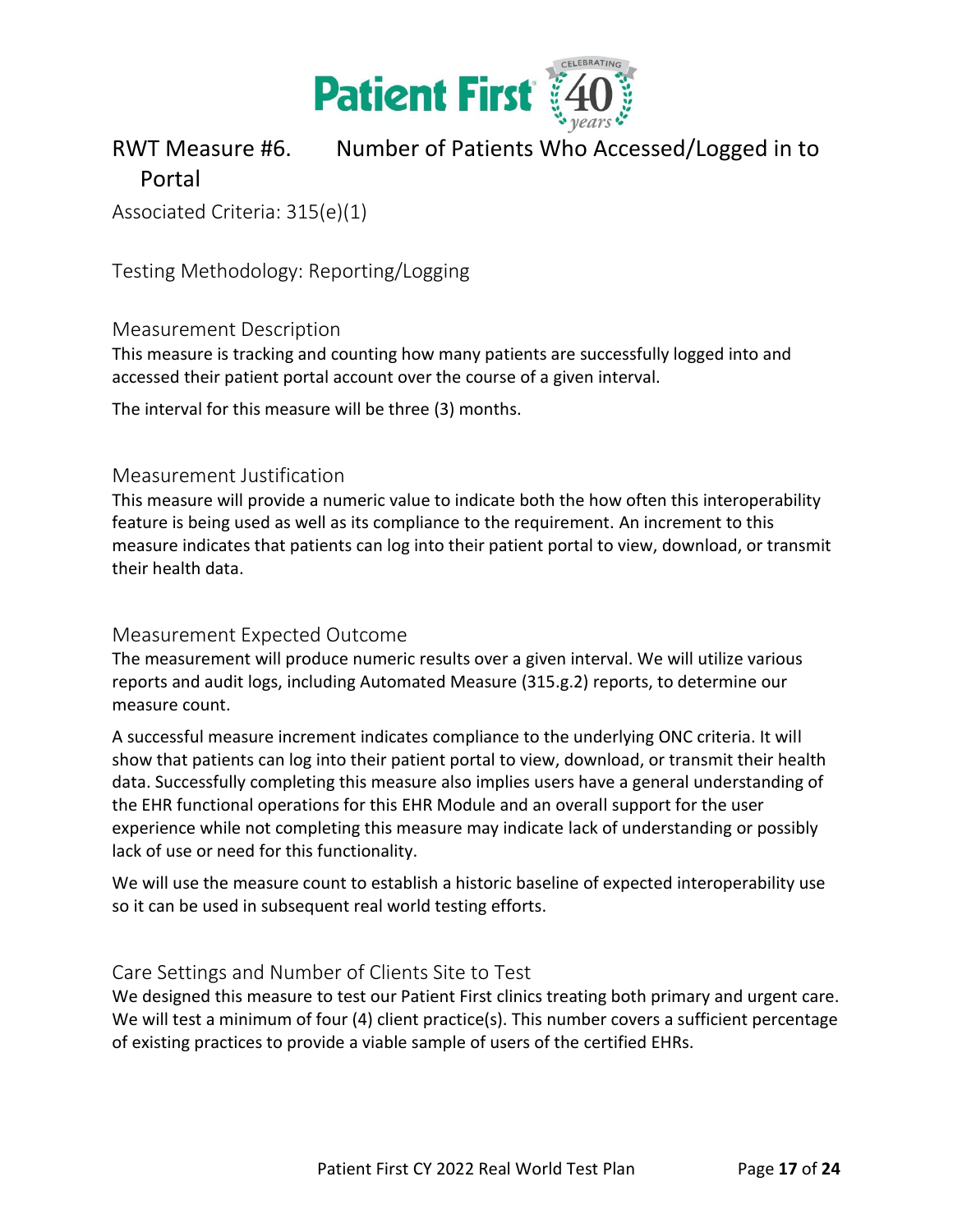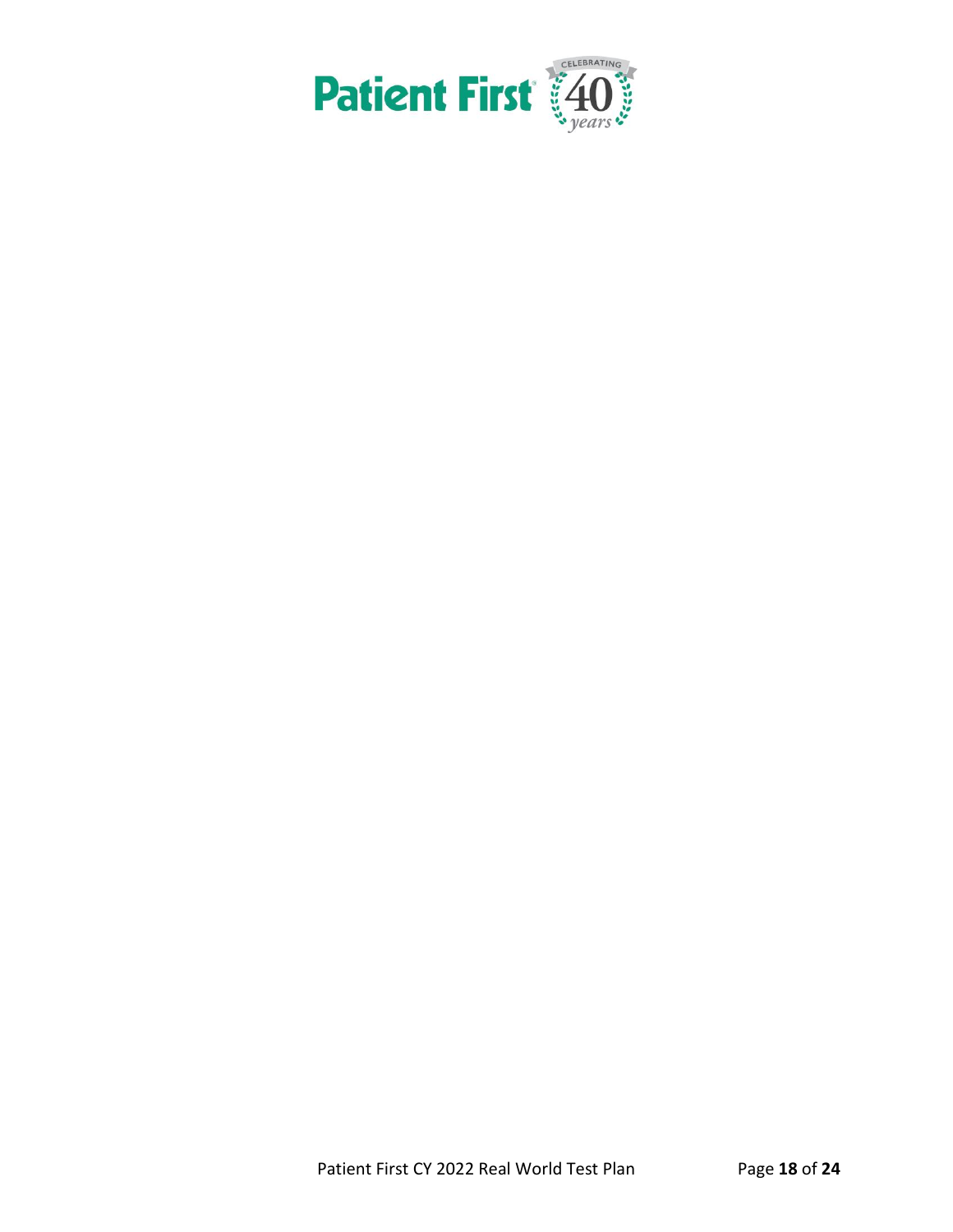

### <span id="page-18-0"></span>RWT Measure #7. Number of Immunization Messages Successfully Sent to IIS/Immunization Registries

Associated Criteria: 315(f)(1)

Testing Methodology: Reporting/Logging

Measurement Description

This measure is tracking and counting how many immunization messages are created and successfully sent from the EHR Module to an IIS/immunization registry over the course of a given interval.

The interval for this measure will be three (3) months.

#### Measurement Justification

This measure will provide a numeric value to indicate both the how often this interoperability feature is being used as well as its compliance to the requirement. An increment to this measure indicates that the EHR can create an immunization message, including ability to record all clinical data elements, and by sending the message, the EHR demonstrates successful interoperability with an IIS/immunization registry.

#### Measurement Expected Outcome

The measurement will produce numeric results over a given interval. We will utilize various reports and audit logs, to determine our measure count.

A successful measure increment indicates compliance to the underlying ONC criteria. It will show that the EHR can create the HL7 immunization record, including ability to record the required clinical data elements. In sending the immunization message, the EHR will demonstrate ability to confirm successful interoperability of patient's immunization data to an IIS/immunization registry. Successfully completing this measure also implies users have a general understanding of the EHR functional operations for this EHR Module and an overall support for the user experience while not completing this measure may indicate lack of understanding or possibly lack of use or need for this functionality.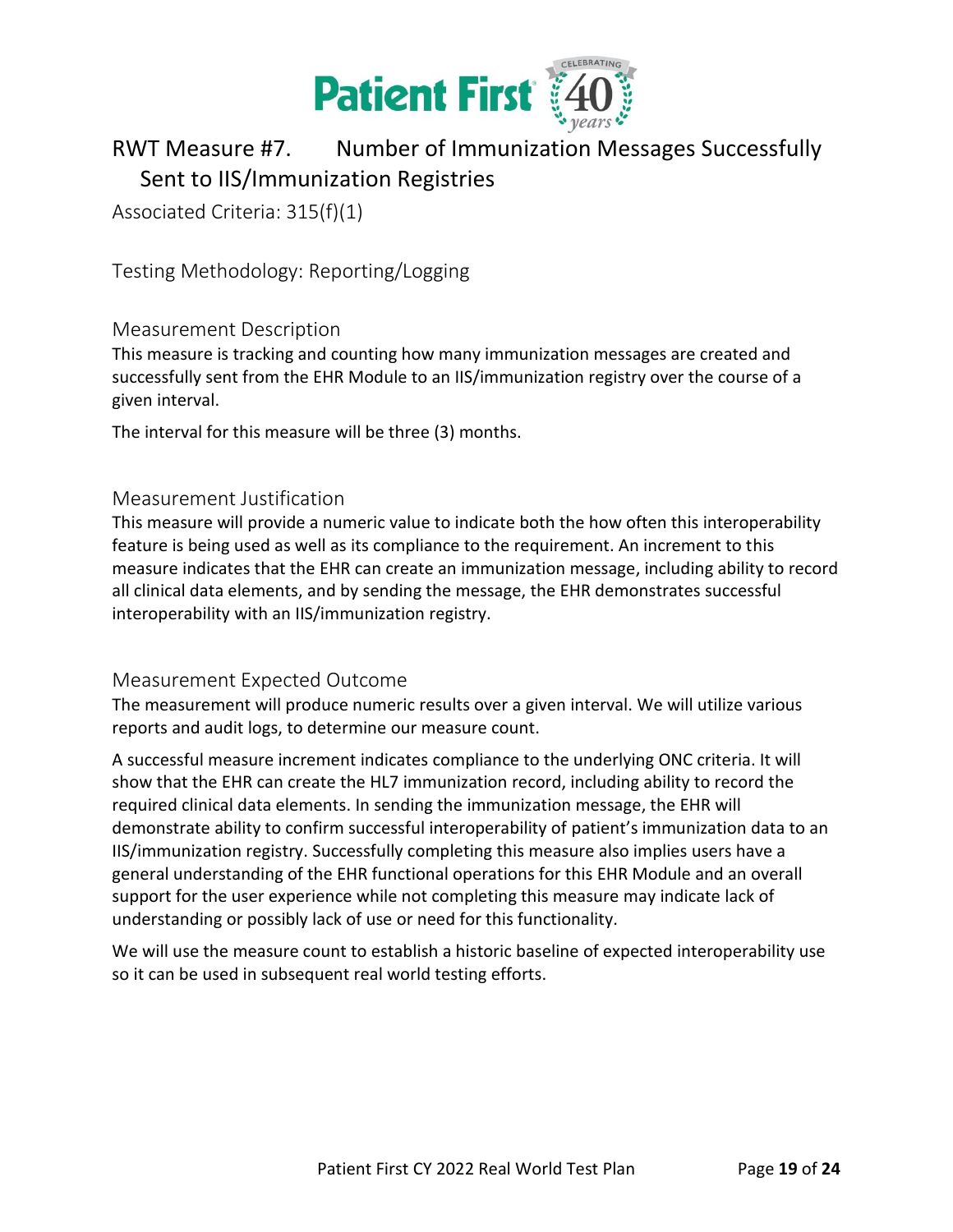

We designed this measure to test our Patient First clinics treating both primary and urgent care. We will test a minimum of four (4) client practice(s). This number covers a sufficient percentage of existing practices to provide a viable sample of users of the certified EHRs.

### <span id="page-19-0"></span>RWT Measure #8. Number of Syndromic Surveillance Messages Successfully Sent

Associated Criteria: 315(f)(2)

Testing Methodology: Reporting/Logging

### Measurement Description

This measure is tracking and counting how many syndromic surveillance messages are created and successfully sent from the EHR Module to a syndromic registry over the course of a given interval.

The interval for this measure will be three (3) months.

### Measurement Justification

This measure will provide a numeric value to indicate both the how often this interoperability feature is being used as well as its compliance to the requirement. An increment to this measure indicates that the EHR can create an syndromic surveillance message, including ability to record all clinical data elements, and by sending the message, the EHR demonstrates successful interoperability with a public health registry.

### Measurement Expected Outcome

The measurement will produce numeric results over a given interval. We will utilize various reports and audit logs, to determine our measure count.

A successful measure increment indicates compliance to the underlying ONC criteria. It will show that the EHR can create the HL7 syndromic surveillance message, including ability to record the required clinical data elements. In sending the syndromic surveillance message, the EHR will demonstrate ability to confirm successful interoperability of patient's immunization data to public health registry. Successfully completing this measure also implies users have a general understanding of the EHR functional operations for this EHR Module and an overall support for the user experience while not completing this measure may indicate lack of understanding or possibly lack of use or need for this functionality.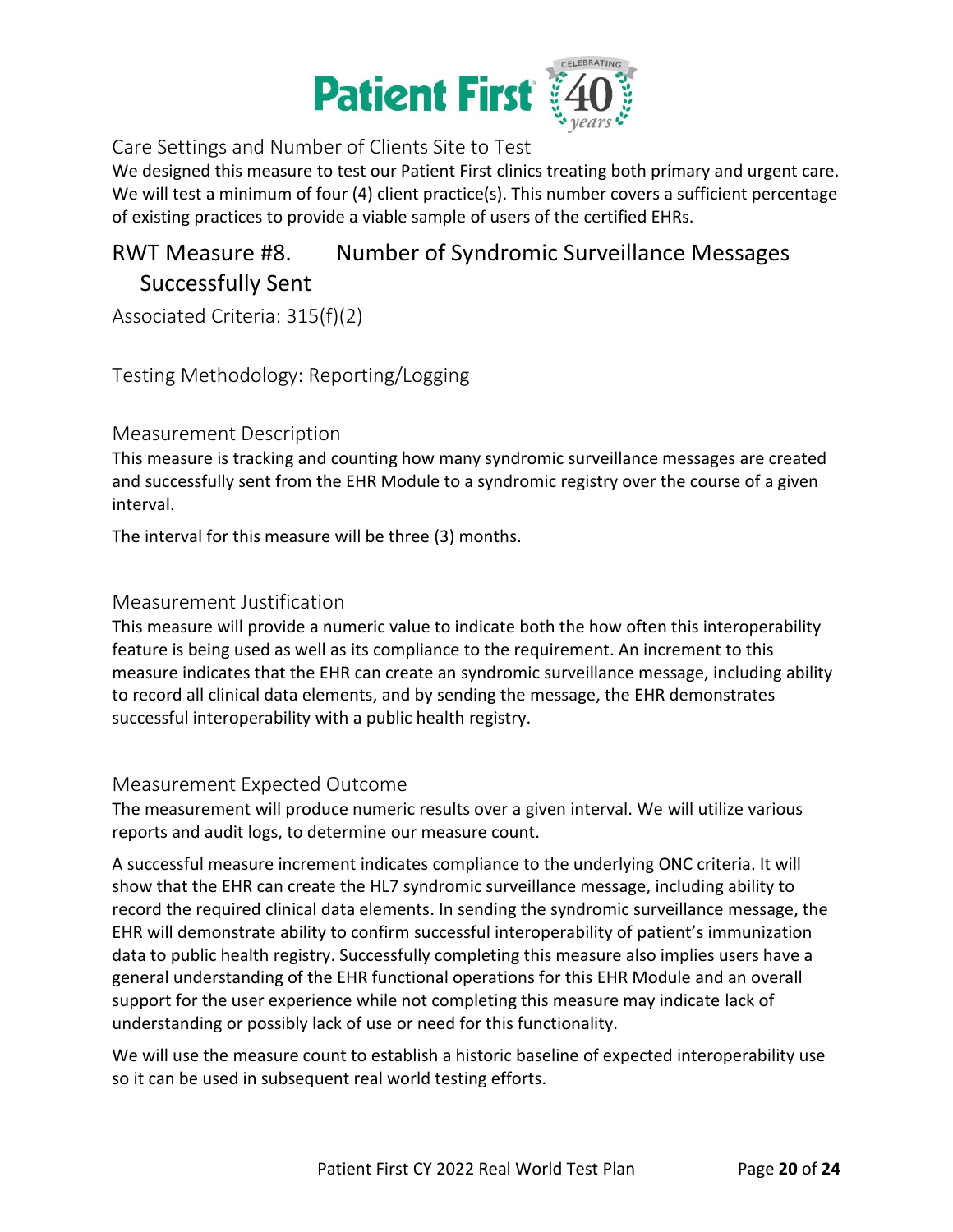

We designed this measure to test our Patient First clinics treating both primary and urgent care. We will test a minimum of four (4) client practice(s). This number covers a sufficient percentage of existing practices to provide a viable sample of users of the certified EHRs.

### <span id="page-20-0"></span>RWT Measure #9. Number of API Queries Made with Data Element Results Successfully Returned

Associated Criteria: 315(g)(7)-(g)(9)

Testing Methodology: Reporting/Logging

### Measurement Description

This measure is tracking and counting how many successful API queries of patient data elements from the EHR Module to a 3rd party via API over the course of a given interval.

The interval for this measure will be three (3) months.

#### Measurement Justification

This measure will provide a numeric value to indicate both the how often this interoperability feature is being used as well as its compliance to the requirement. An increment to this measure indicates that a 3<sup>rd</sup> party can query the clinical resources of the patient health record via the API interface and thus demonstrate API interoperability.

#### Measurement Expected Outcome

The measurement will produce numeric results over a given interval. We will utilize various reports and audit logs, to determine our measure count.

A successful measure increment indicates compliance to the underlying ONC criteria. It will show that a 3<sup>rd</sup> party client can be authenticated, that the patient record can be properly identified and selected, and that the EHR can make patient data accessible via its API interface. Successfully completing this measure also implies the public API documentation is accurate and sufficient for 3<sup>rd</sup> parties to connect and use the API while not completing this measure may indicate lack of understanding or possibly lack of use or need for this functionality.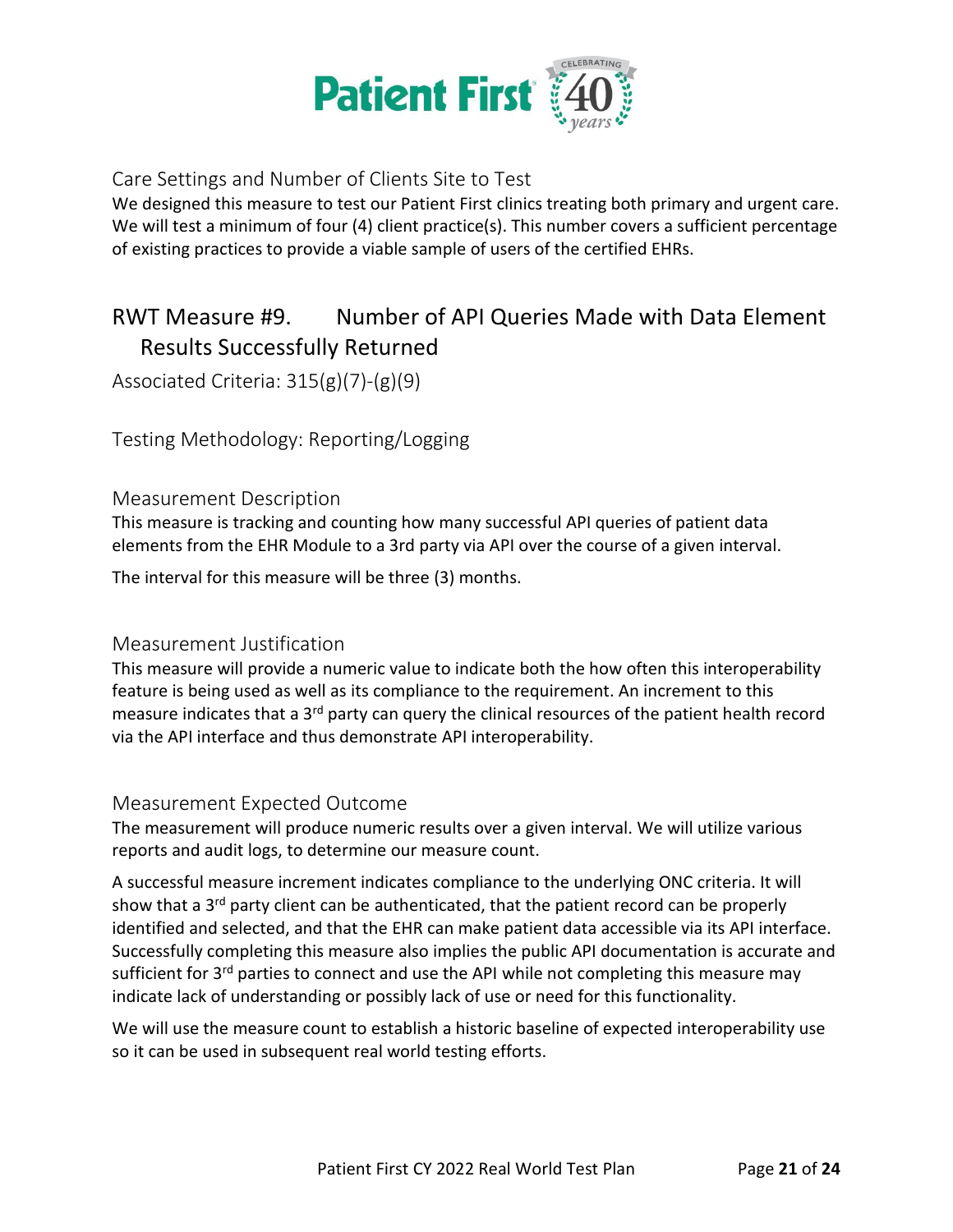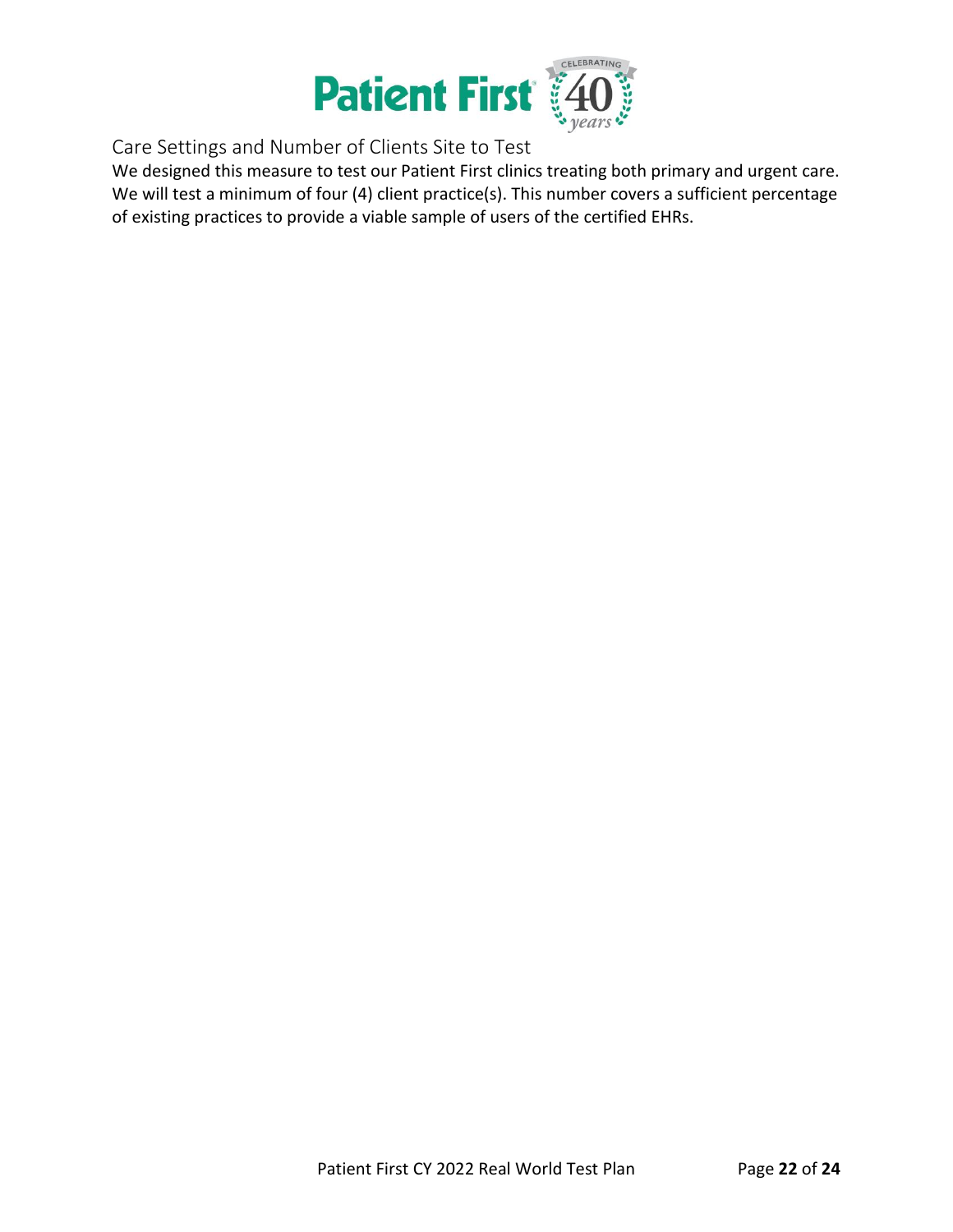

### <span id="page-22-0"></span>RWT Measure #10. Compliance of C-CDA Creation and C-CDA Scorecard Average

Associated Criteria: 315(b)(1)

Testing Methodology: Compliance and Tool

Measurement Description This measure is tracking compliance the EHR Module criteria functionality of creating a C-CDA and measuring its C-CDA Scorecard average.

### Measurement Justification

This measure will provide assurance of compliance to the EHR Module criteria, specifically ability to create a C-CDA and evaluate it against a validation tool.

We will demonstrate against a standard compliance tool using a minimum of ten (10) C-CDAs created from test patients from within our EHR. We have an internal CCDA viewer that will display what the errors are and can demonstrate against the [ONC C-CDA Scorecard tool.](https://site.healthit.gov/scorecard/) The C-CDA scorecard is designed for production use and measures how artifacts created by health IT compare against the HL7 C-CDA implementation guide and HL7 best practices.

The Scorecard will both indicate any C-CDA errors as well provide a numeric scoring result to indicate how well our C-CDA complies with certification requirements and supports interoperability within production setting.

To avoid disclosing PHI, we will only work with test patients from the actual production environment or an appropriately production-mirrored environments to best evaluate production capabilities available to end users.

#### Measurement Expected Outcome

The user will have the EHR create C-CDA from a patient record containing clinical data elements required in the criteria. We will run C-CDA through the Scorecard tool to obtain a result. We will also confirm the process and steps done by the user meet the criteria requirements of the EHR Module and works as expected in production as in a controlled test environment.

A high score from the Scorecard indicates strong support for interoperability, and a lower score indicates opportunity for improvement. We will use this measure to establish a historic baseline of expected interoperability use so it can be used in subsequent real world testing efforts.